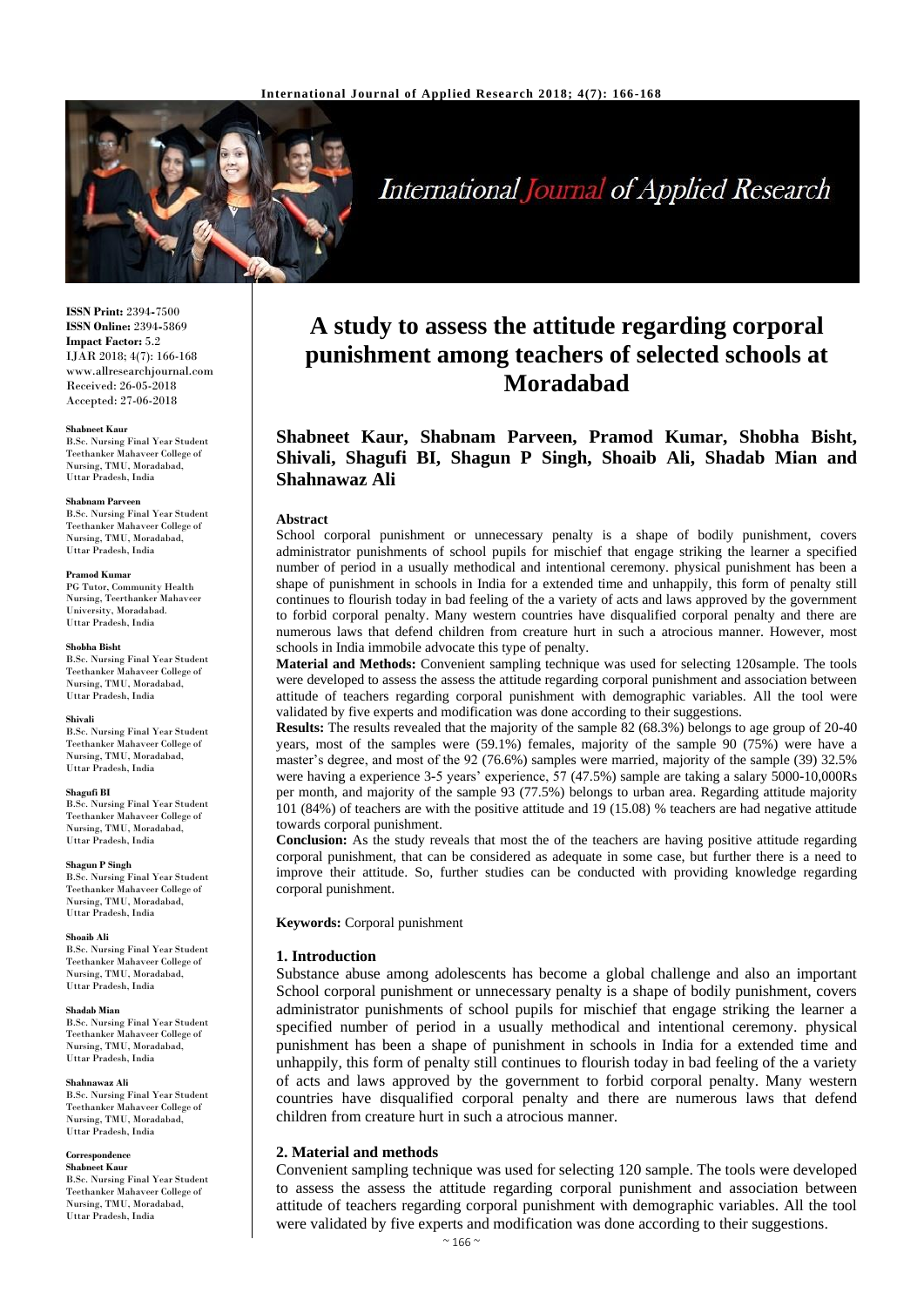### **3. Ethical clearance**

Ethical approval was taken from the Teerthanker Mahaveer University Ethical Committee for conducting the study. The permission for conducting final study was taken from the Principal of Teerthanker Mahaveer College of Nursing, Moradabad. Informed consent was taken from the participants.

# **4. Procedure of data collection**

After obtaining formal sanction from the Principal, Teerthankar Mahaveer College of nursing, the pilot study was conducted from 13 December 2017**-**19 December at various schools of Moradabad. The pilot study was intended to assess the attitude regarding corporal punishment among teachers. Participants were informed regarding the purpose of the study before administration of tool to obtain a free and frank response.

The pilot study was carried out to find out the probability of the study. Therefore the participants were selected by simple random sampling. An informed consent was taken from the participants and reassurance was given for their ambiguity.

On an average time taken for each subjects for commencing the data was 20 minutes. Firstly the data was collected from the 20 participants for the pilot study. The data was analyzed by descriptive and inferential statistics. The subject did not experience any complications during the entire study. The tool was originated to be realistic to collect the required information.

## **5. Result and Discussion**

Table 1 revealed that the majority of the sample 82 (68.3%) belongs to age group of 20**-**40 years, most of the samples were (59.1%) females, majority of the sample 90 (75%) were have a master's degree, and most of the 92 (76.6%) samples were married, majority of the sample (39) 32.5% were having a experience 3**-**5 years' experience, 57 (47.5%) sample are taking a salary 5000**-**10,000Rs per month, and majority of the sample 93 (77.5%) belongs to urban area.

Table 1: Frequency and percentage distribution of sample characteristics

| <b>Sample Characteristics</b>    | Frequency       | Percentage |
|----------------------------------|-----------------|------------|
|                                  | (f)             | (%)        |
| Age in years                     |                 |            |
| $20-40$ years                    | 82              | 68.3%      |
| 41-60 years                      | 38              | 31.6%      |
| <b>Gender</b>                    |                 |            |
| Female                           | 71              | 59.1%      |
| Male                             | 49              | 40.8%      |
| Level of education               |                 |            |
| Bachelor's degree                | 21              | 17.5%      |
| Master's degree                  | 90              | 75%        |
| Doctorates                       | 9               | 7.5%       |
| <b>Marital status</b>            |                 |            |
| Single                           | 28              | 23.3%      |
| Married                          | 92              | 76.6%      |
| Years of experience at current   |                 |            |
| school                           |                 |            |
| $0-11$ month                     | 25              | 20.8%      |
| 1-2 years                        | 19              | 15.8%      |
| 3-5 years                        | 39              | 32.5%      |
| 6-9 years                        | 13              | 10.8%      |
| $10-15$ years                    | 19              | 15.8%      |
| 16years                          | 5               | 4.1%       |
| Number of class taught at school |                 |            |
| per day                          |                 |            |
| 1-4 Class                        | 68              | 56.6%      |
| $\overline{5}$ -8class           | 52              | 43.3%      |
| <b>Types of family</b>           |                 |            |
| Nuclear family                   | $\overline{57}$ | 47.1%      |
| Joint family                     | 63              | 52.5%      |
| <b>Monthly income</b>            |                 |            |
| $<$ 5000 $\,$ Rs                 | 11              | 9.1%       |
| 5001-10,000Rs                    | 57              | 47.5%      |
| 10,001-30,000Rs                  | 44              | 36.6%      |
| >30,000                          | 8               | 6.6%       |
| <b>Domiciliary background</b>    |                 |            |
| Rural                            | 27              | 22.5%      |
| Urban                            | 93              | 77.5%      |



**Fig 1:** Figure 1 shows that the 101 (84%) teachers are with the positive attitude and 19 (15.08) % teachers are had negative attitude towards corporal punishment

# **6. Discussion**

The present study shows that, majority of the teachers are having positive attitude towards corporal punishment. These findings are consistent with the findings of the study conducted by Iran Babaei

### **7. References**

1. Ahmad I, Said H, Khan F. Effect of Corporal Punishment on Students' Motivation and Classroom Learning. Review of European Studies, 2013, 5(4). Retrieved January 4, 2016, from